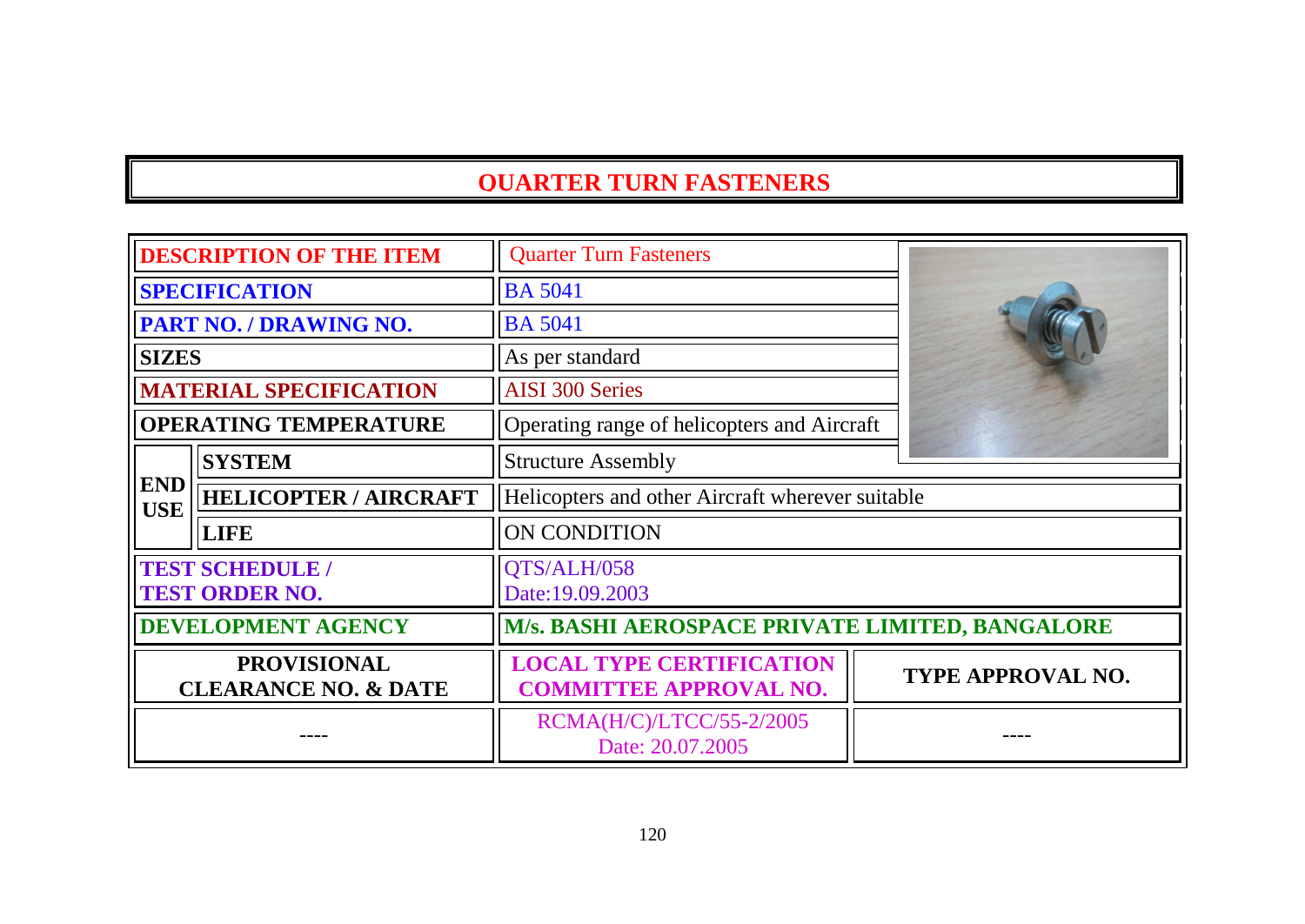| <b>DESCRIPTION OF THE ITEM</b>                        |                               | <b>Quarter Turn Fasteners</b>                                    |                          |
|-------------------------------------------------------|-------------------------------|------------------------------------------------------------------|--------------------------|
| <b>SPECIFICATION</b>                                  |                               | <b>BA 5043</b>                                                   |                          |
|                                                       | PART NO. / DRAWING NO.        | <b>BA 5043</b>                                                   |                          |
| <b>SIZES</b>                                          |                               | As per standard                                                  |                          |
|                                                       | <b>MATERIAL SPECIFICATION</b> | <b>AISI 300 Series</b>                                           |                          |
|                                                       | <b>OPERATING TEMPERATURE</b>  | Operating range of helicopters and Aircraft                      |                          |
|                                                       | <b>SYSTEM</b>                 | <b>Structure Assembly</b>                                        |                          |
| <b>END</b><br><b>USE</b>                              | <b>HELICOPTER / AIRCRAFT</b>  | Helicopters and other Aircraft wherever suitable                 |                          |
|                                                       | <b>LIFE</b>                   | ON CONDITION                                                     |                          |
| <b>TEST SCHEDULE /</b><br><b>TEST ORDER NO.</b>       |                               | QTS/ALH/058<br>Date:19.09.2003                                   |                          |
|                                                       | <b>DEVELOPMENT AGENCY</b>     | M/s. BASHI AEROSPACE PRIVATE LIMITED, BANGALORE                  |                          |
| <b>PROVISIONAL</b><br><b>CLEARANCE NO. &amp; DATE</b> |                               | <b>LOCAL TYPE CERTIFICATION</b><br><b>COMMITTEE APPROVAL NO.</b> | <b>TYPE APPROVAL NO.</b> |
|                                                       |                               | RCMA(H/C)/LTCC/55-2/2005<br>Date: 20.07.2005                     |                          |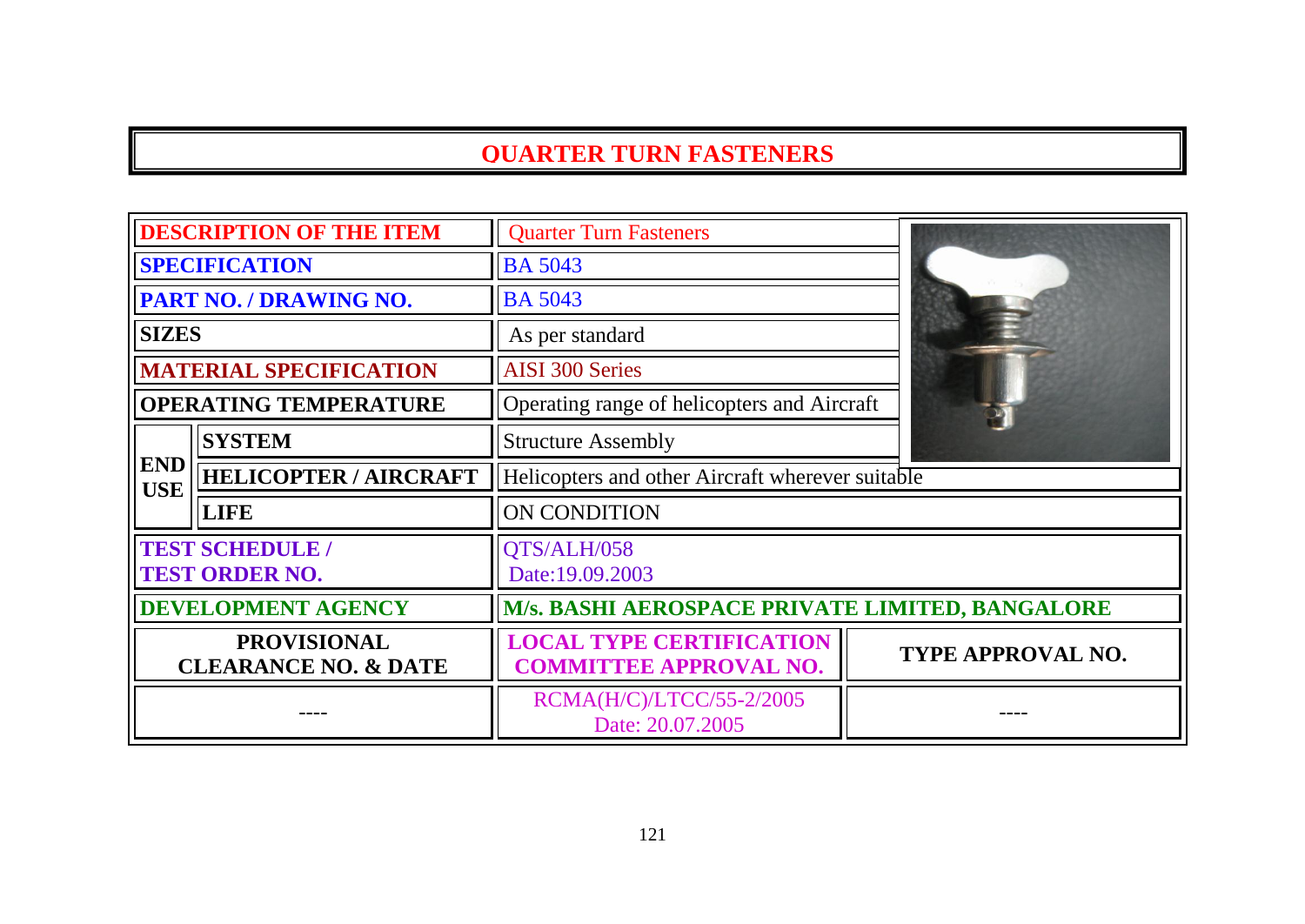| <b>DESCRIPTION OF THE ITEM</b>                        |                                                 | <b>Quarter Turn Fasteners</b>                                    |                   |
|-------------------------------------------------------|-------------------------------------------------|------------------------------------------------------------------|-------------------|
| <b>SPECIFICATION</b>                                  |                                                 | <b>BA 5042</b>                                                   |                   |
|                                                       | <b>PART NO. / DRAWING NO.</b>                   | <b>BA 5042</b>                                                   |                   |
| <b>SIZES</b>                                          |                                                 | As per standard                                                  |                   |
|                                                       | <b>MATERIAL SPECIFICATION</b>                   | <b>AISI 300 Series</b>                                           |                   |
|                                                       | <b>OPERATING TEMPERATURE</b>                    | Operating range of helicopters and Aircraft                      |                   |
|                                                       | <b>SYSTEM</b>                                   | <b>Structure Assembly</b>                                        |                   |
| <b>END</b><br><b>USE</b>                              | <b>HELICOPTER / AIRCRAFT</b>                    | Helicopters and other Aircraft wherever suitable                 |                   |
|                                                       | <b>LIFE</b>                                     | <b>ON CONDITION</b>                                              |                   |
|                                                       | <b>TEST SCHEDULE /</b><br><b>TEST ORDER NO.</b> | QTS/ALH/058<br>Date:19.09.2003                                   |                   |
| <b>DEVELOPMENT AGENCY</b>                             |                                                 | M/s. BASHI AEROSPACE PRIVATE LIMITED, BANGALORE                  |                   |
| <b>PROVISIONAL</b><br><b>CLEARANCE NO. &amp; DATE</b> |                                                 | <b>LOCAL TYPE CERTIFICATION</b><br><b>COMMITTEE APPROVAL NO.</b> | TYPE APPROVAL NO. |
|                                                       |                                                 | RCMA(H/C)/LTCC/55-2/2005<br>Date: 20.07.2005                     |                   |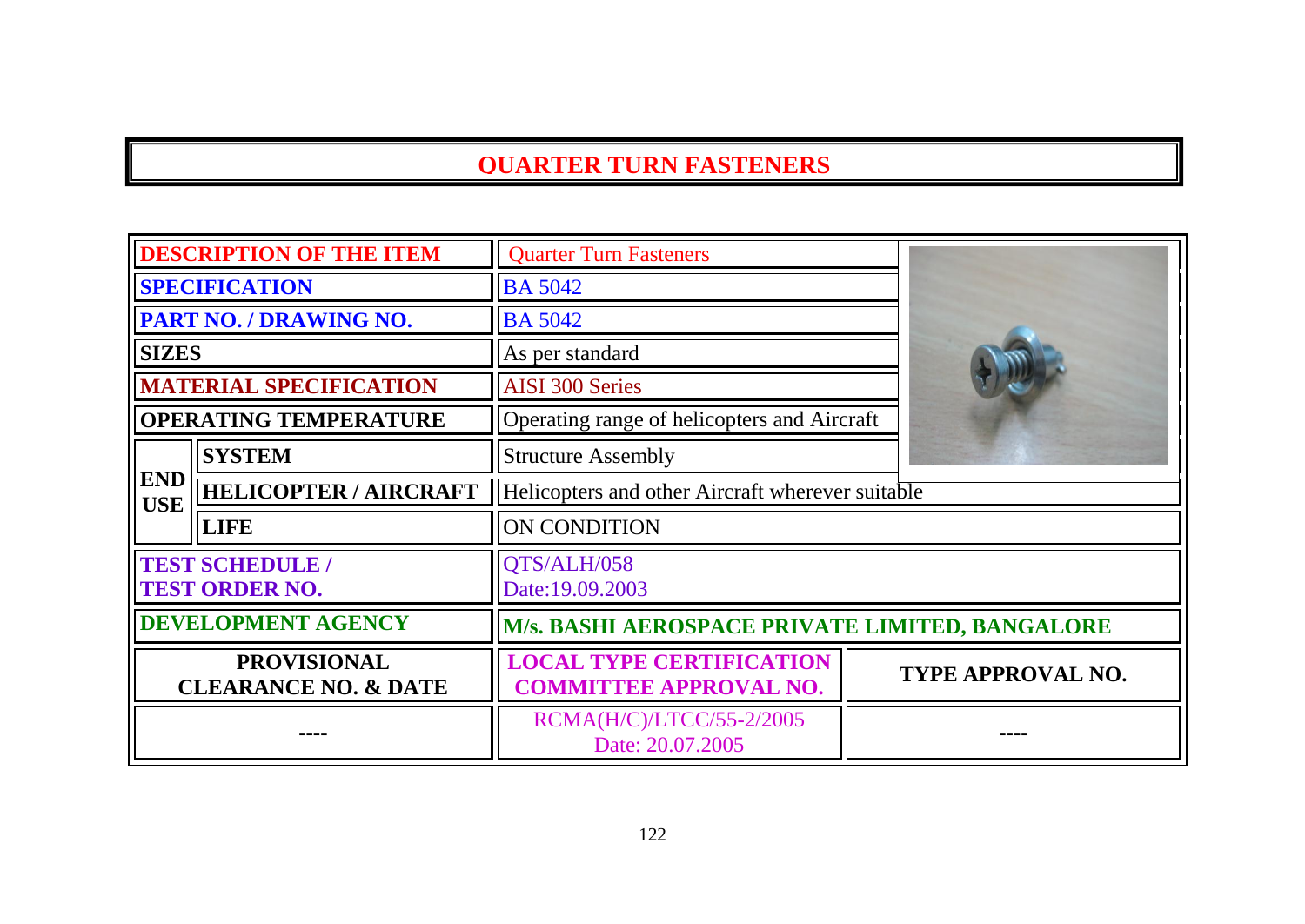| <b>DESCRIPTION OF THE ITEM</b>                        |                                                 | <b>Quarter Turn Fasteners</b>                                    |                   |
|-------------------------------------------------------|-------------------------------------------------|------------------------------------------------------------------|-------------------|
| <b>SPECIFICATION</b>                                  |                                                 | <b>BA 5111</b>                                                   |                   |
|                                                       | <b>PART NO. / DRAWING NO.</b>                   | <b>BA 5111</b>                                                   |                   |
| <b>SIZES</b>                                          |                                                 | As per standard                                                  |                   |
|                                                       | <b>MATERIAL SPECIFICATION</b>                   | SAE 4140 / XC80                                                  |                   |
|                                                       | <b>OPERATING TEMPERATURE</b>                    | Operating range of helicopters and Aircraft                      |                   |
|                                                       | <b>SYSTEM</b>                                   | <b>Structure Assembly</b>                                        |                   |
| <b>END</b><br><b>USE</b>                              | <b>HELICOPTER / AIRCRAFT</b>                    | Helicopters and other Aircraft wherever suitable                 |                   |
|                                                       | <b>LIFE</b>                                     | ON CONDITION                                                     |                   |
|                                                       | <b>TEST SCHEDULE /</b><br><b>TEST ORDER NO.</b> | QTS/ALH/058<br>Date:19.09.2003                                   |                   |
| <b>DEVELOPMENT AGENCY</b>                             |                                                 | M/s. BASHI AEROSPACE PRIVATE LIMITED, BANGALORE                  |                   |
| <b>PROVISIONAL</b><br><b>CLEARANCE NO. &amp; DATE</b> |                                                 | <b>LOCAL TYPE CERTIFICATION</b><br><b>COMMITTEE APPROVAL NO.</b> | TYPE APPROVAL NO. |
|                                                       |                                                 | RCMA(H/C)/LTCC/55-2/2008<br>Date: 14.01.2008                     |                   |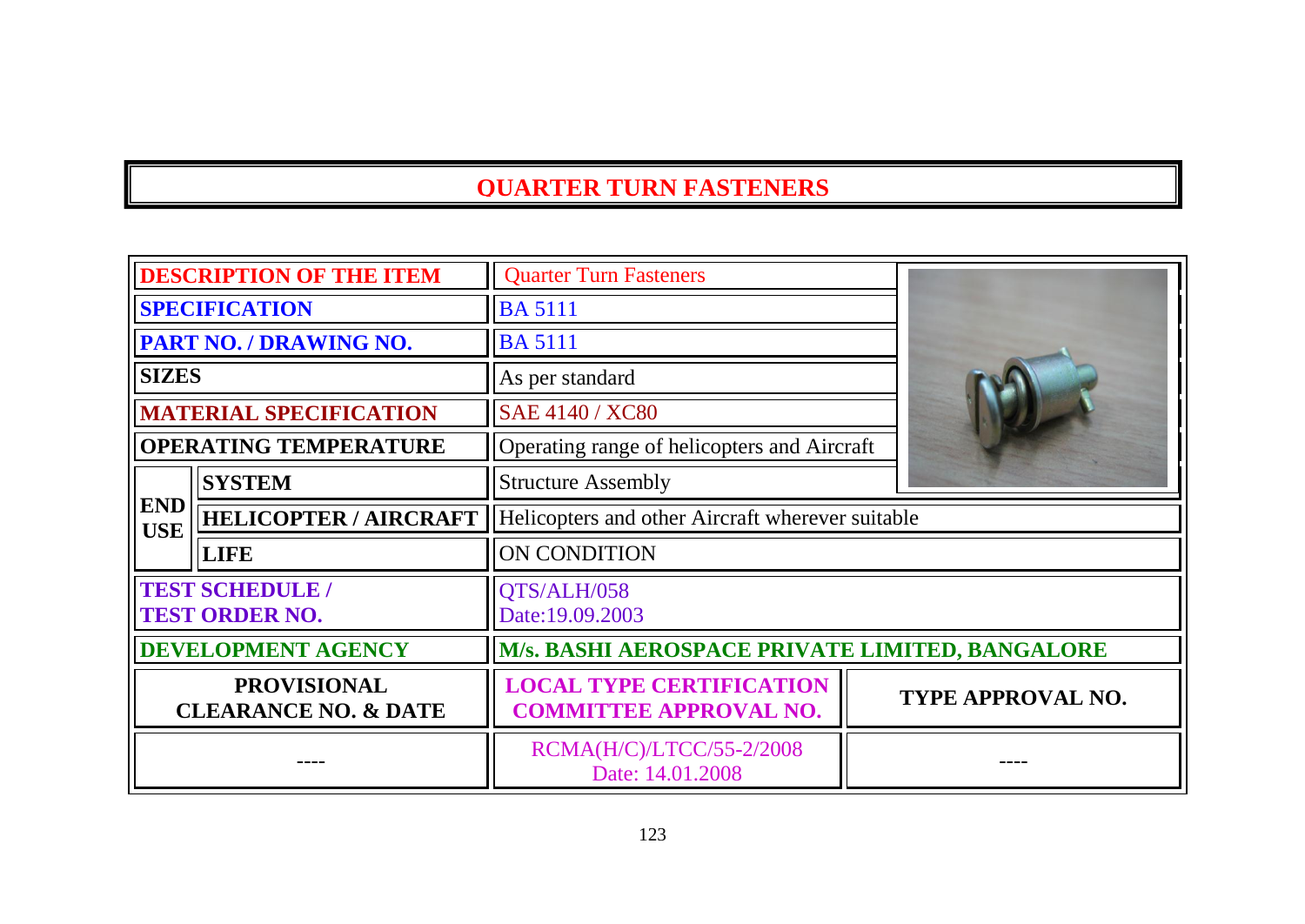| <b>DESCRIPTION OF THE ITEM</b>                        |                                               | <b>Quarter Turn Fasteners</b>                                    |                          |
|-------------------------------------------------------|-----------------------------------------------|------------------------------------------------------------------|--------------------------|
| <b>SPECIFICATION</b>                                  |                                               | <b>BA 5112</b>                                                   |                          |
|                                                       | <b>PART NO. / DRAWING NO.</b>                 | <b>BA 5112</b>                                                   |                          |
| <b>SIZES</b>                                          |                                               | As per standard                                                  |                          |
|                                                       | <b>MATERIAL SPECIFICATION</b>                 |                                                                  |                          |
|                                                       | <b>OPERATING TEMPERATURE</b>                  | Operating range of helicopters and Aircraft                      |                          |
|                                                       | <b>SYSTEM</b>                                 | <b>Structure Assembly</b>                                        |                          |
| <b>END</b><br><b>USE</b>                              | <b>HELICOPTER / AIRCRAFT</b>                  | Helicopters and other Aircraft wherever suitable                 |                          |
|                                                       | <b>LIFE</b>                                   | ON CONDITION                                                     |                          |
|                                                       | <b>TEST SCHEDULE</b><br><b>TEST ORDER NO.</b> |                                                                  |                          |
|                                                       | <b>DEVELOPMENT AGENCY</b>                     | <b>M/s. BASHI AEROSPACE PRIVATE LIMITED, BANGALORE</b>           |                          |
| <b>PROVISIONAL</b><br><b>CLEARANCE NO. &amp; DATE</b> |                                               | <b>LOCAL TYPE CERTIFICATION</b><br><b>COMMITTEE APPROVAL NO.</b> | <b>TYPE APPROVAL NO.</b> |
|                                                       |                                               | RCMA(H/C)/LTCC/55-2/2008<br>Date: 14.01.2008                     |                          |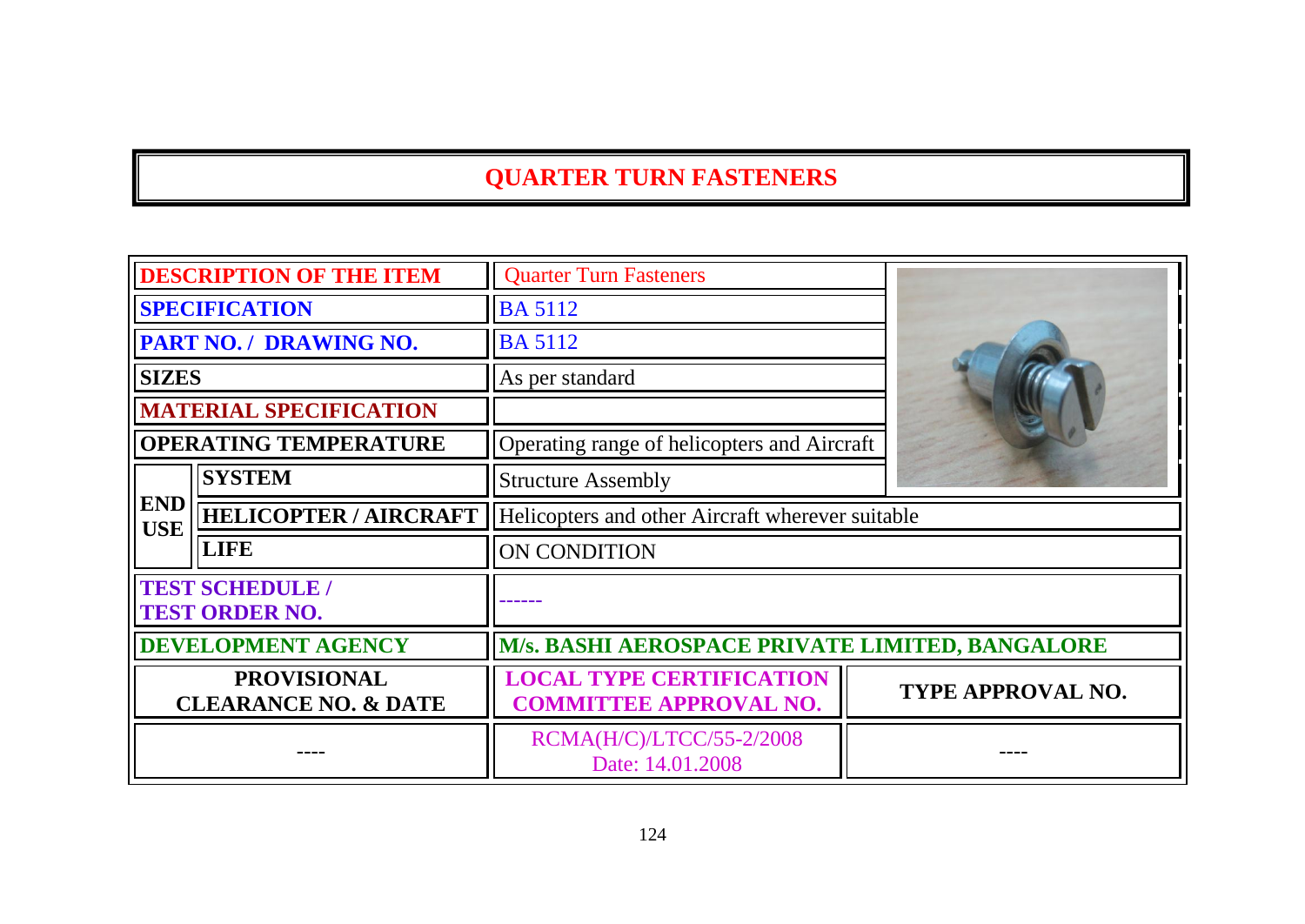| <b>DESCRIPTION OF THE ITEM</b>                        |                                                 | <b>Quarter Turn Fasteners</b>                                    |                          |
|-------------------------------------------------------|-------------------------------------------------|------------------------------------------------------------------|--------------------------|
| <b>SPECIFICATION</b>                                  |                                                 | <b>BA 5141</b>                                                   |                          |
|                                                       | PART NO. / DRAWING NO.                          | <b>BA 5141</b>                                                   |                          |
| <b>SIZES</b>                                          |                                                 | As per standard                                                  |                          |
|                                                       | <b>MATERIAL SPECIFICATION</b>                   | <b>AISI 300 Series</b>                                           |                          |
|                                                       | <b>OPERATING TEMPERATURE</b>                    | Operating range of helicopters and Aircraft                      |                          |
|                                                       | <b>SYSTEM</b>                                   | <b>Structure Assembly</b>                                        |                          |
| <b>END</b><br><b>USE</b>                              | <b>HELICOPTER / AIRCRAFT</b>                    | Helicopters and other Aircraft wherever suitable                 |                          |
|                                                       | <b>LIFE</b>                                     | ON CONDITION                                                     |                          |
|                                                       | <b>TEST SCHEDULE /</b><br><b>TEST ORDER NO.</b> | QTS/ALH/058<br>Date:19.09.2003                                   |                          |
|                                                       | <b>DEVELOPMENT AGENCY</b>                       | <b>M/s. BASHI AEROSPACE PRIVATE LIMITED, BANGALORE</b>           |                          |
| <b>PROVISIONAL</b><br><b>CLEARANCE NO. &amp; DATE</b> |                                                 | <b>LOCAL TYPE CERTIFICATION</b><br><b>COMMITTEE APPROVAL NO.</b> | <b>TYPE APPROVAL NO.</b> |
|                                                       |                                                 | RCMA(H/C)/LTCC/55-2/2008<br>Date: 14.01.2008                     |                          |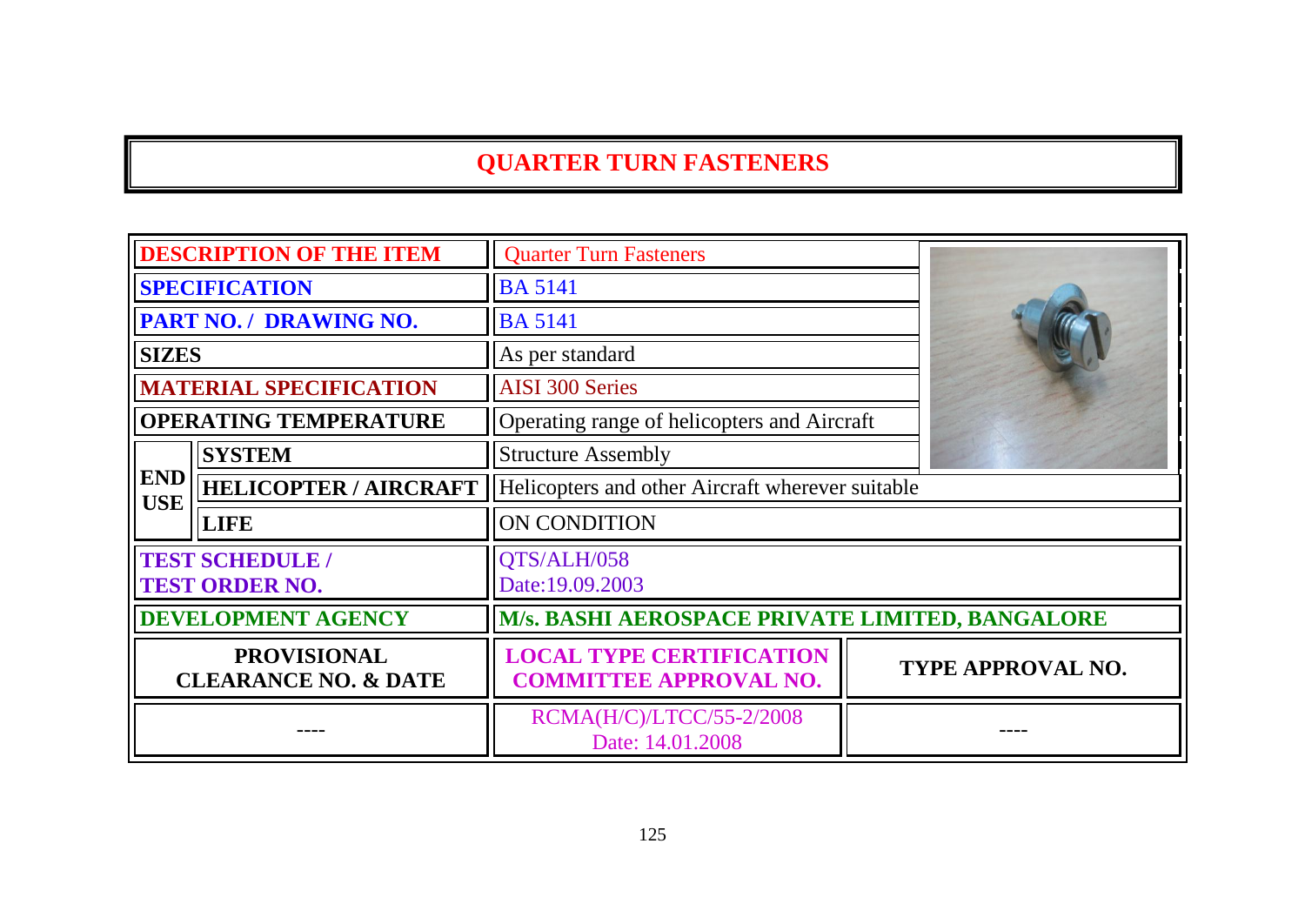| <b>DESCRIPTION OF THE ITEM</b>                        |                                                 | <b>Quarter Turn Fasteners</b>                                    |                          |
|-------------------------------------------------------|-------------------------------------------------|------------------------------------------------------------------|--------------------------|
| <b>SPECIFICATION</b>                                  |                                                 | <b>BA 5142</b>                                                   |                          |
|                                                       | <b>PART NO. / DRAWING NO.</b>                   | <b>BA 5142</b>                                                   | 言                        |
| <b>SIZES</b>                                          |                                                 | As per standard                                                  |                          |
|                                                       | <b>MATERIAL SPECIFICATION</b>                   | <b>AISI 300 Series</b>                                           |                          |
|                                                       | <b>OPERATING TEMPERATURE</b>                    | Operating range of helicopters and Aircraft                      |                          |
|                                                       | <b>SYSTEM</b>                                   | <b>Structure Assembly</b>                                        |                          |
| <b>END</b><br><b>USE</b>                              | <b>HELICOPTER / AIRCRAFT</b>                    | Helicopters and other Aircraft wherever suitable                 |                          |
|                                                       | <b>LIFE</b>                                     | ON CONDITION                                                     |                          |
|                                                       | <b>TEST SCHEDULE /</b><br><b>TEST ORDER NO.</b> | QTS/ALH/058<br>Date: 19.09.2003                                  |                          |
| <b>DEVELOPMENT AGENCY</b>                             |                                                 | M/s. BASHI AEROSPACE PRIVATE LIMITED, BANGALORE                  |                          |
| <b>PROVISIONAL</b><br><b>CLEARANCE NO. &amp; DATE</b> |                                                 | <b>LOCAL TYPE CERTIFICATION</b><br><b>COMMITTEE APPROVAL NO.</b> | <b>TYPE APPROVAL NO.</b> |
|                                                       |                                                 | RCMA(H/C)/LTCC/55-2/2008<br>Date: 14.01.2008                     |                          |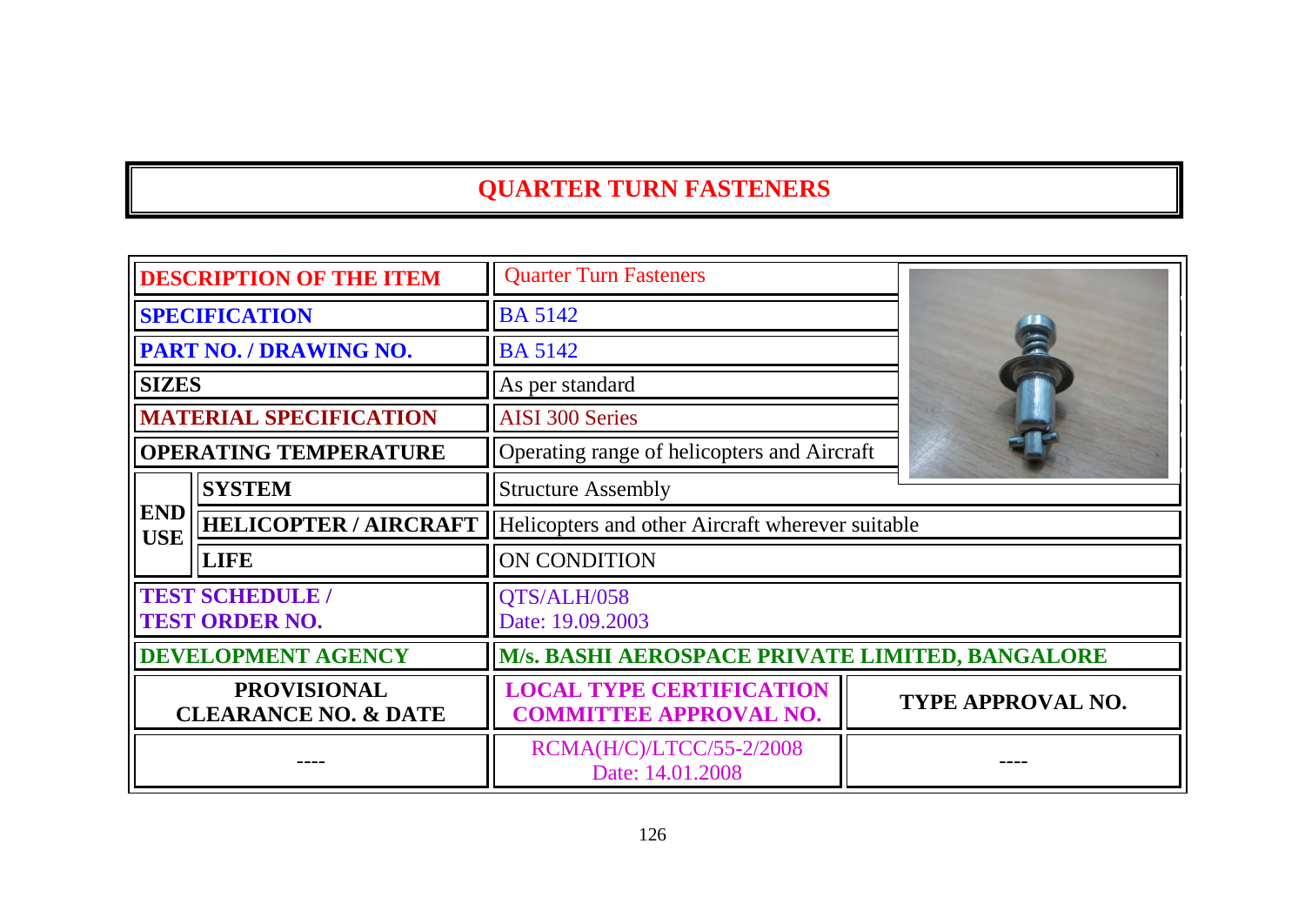| <b>DESCRIPTION OF THE ITEM</b>                        |                                                 | <b>Quarter Turn Fasteners</b>                                    |                          |
|-------------------------------------------------------|-------------------------------------------------|------------------------------------------------------------------|--------------------------|
| <b>SPECIFICATION</b>                                  |                                                 | <b>BA 5211</b>                                                   |                          |
|                                                       | <b>PART NO. / DRAWING NO.</b>                   | <b>BA 5211</b>                                                   |                          |
| <b>SIZES</b>                                          |                                                 | As per standard                                                  |                          |
|                                                       | <b>MATERIAL SPECIFICATION</b>                   | SAE 4140, XC 80                                                  |                          |
|                                                       | <b>OPERATING TEMPERATURE</b>                    | Operating range of helicopters and Aircraft                      |                          |
|                                                       | <b>SYSTEM</b>                                   | <b>Structure Assembly</b>                                        |                          |
| <b>END</b><br><b>USE</b>                              | <b>HELICOPTER / AIRCRAFT</b>                    | Helicopters and other Aircraft wherever suitable                 |                          |
|                                                       | <b>LIFE</b>                                     | <b>ON CONDITION</b>                                              |                          |
|                                                       | <b>TEST SCHEDULE /</b><br><b>TEST ORDER NO.</b> | QTS/ALH/058<br>Date:19.09.2003                                   |                          |
| <b>DEVELOPMENT AGENCY</b>                             |                                                 | M/s. BASHI AEROSPACE PRIVATE LIMITED, BANGALORE                  |                          |
| <b>PROVISIONAL</b><br><b>CLEARANCE NO. &amp; DATE</b> |                                                 | <b>LOCAL TYPE CERTIFICATION</b><br><b>COMMITTEE APPROVAL NO.</b> | <b>TYPE APPROVAL NO.</b> |
|                                                       |                                                 | RCMA(H/C)/LTCC/55-2/2006<br>Date: 16.02.2006                     |                          |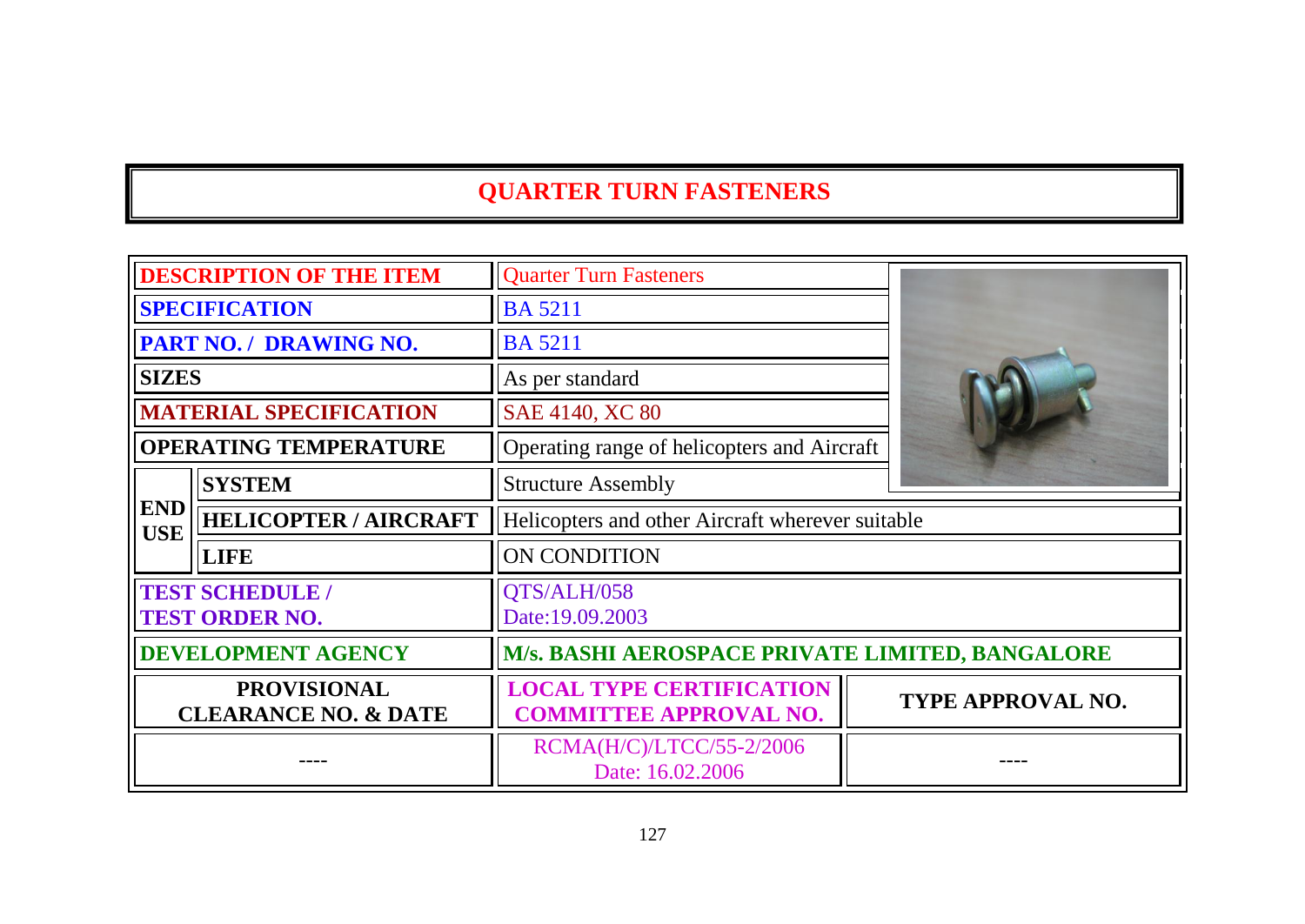| <b>DESCRIPTION OF THE ITEM</b>                        |                                                 | <b>Quarter Turn Fasteners</b>                                    |                   |
|-------------------------------------------------------|-------------------------------------------------|------------------------------------------------------------------|-------------------|
| <b>SPECIFICATION</b>                                  |                                                 | <b>BA 5241</b>                                                   |                   |
|                                                       | PART NO. / DRAWING NO.                          | <b>BA 5241</b>                                                   |                   |
| <b>SIZES</b>                                          |                                                 | As per standard                                                  |                   |
|                                                       | <b>MATERIAL SPECIFICATION</b>                   | <b>AISI 304, AISI 302</b>                                        |                   |
|                                                       | <b>OPERATING TEMPERATURE</b>                    | Operating range of helicopters and Aircraft                      |                   |
|                                                       | <b>SYSTEM</b>                                   | <b>Structure Assembly</b>                                        |                   |
| <b>END</b><br><b>USE</b>                              | <b>HELICOPTER / AIRCRAFT</b>                    | Helicopters and other Aircraft wherever suitable                 |                   |
|                                                       | <b>LIFE</b>                                     | <b>ON CONDITION</b>                                              |                   |
|                                                       | <b>TEST SCHEDULE /</b><br><b>TEST ORDER NO.</b> | QTS/ALH/058<br>Date:19.09.2003                                   |                   |
|                                                       | <b>DEVELOPMENT AGENCY</b>                       | M/s. BASHI AEROSPACE PRIVATE LIMITED, BANGALORE                  |                   |
| <b>PROVISIONAL</b><br><b>CLEARANCE NO. &amp; DATE</b> |                                                 | <b>LOCAL TYPE CERTIFICATION</b><br><b>COMMITTEE APPROVAL NO.</b> | TYPE APPROVAL NO. |
|                                                       |                                                 | RCMA(H/C)/LTCC/55-2/2006<br>Date: 16.02.2006                     |                   |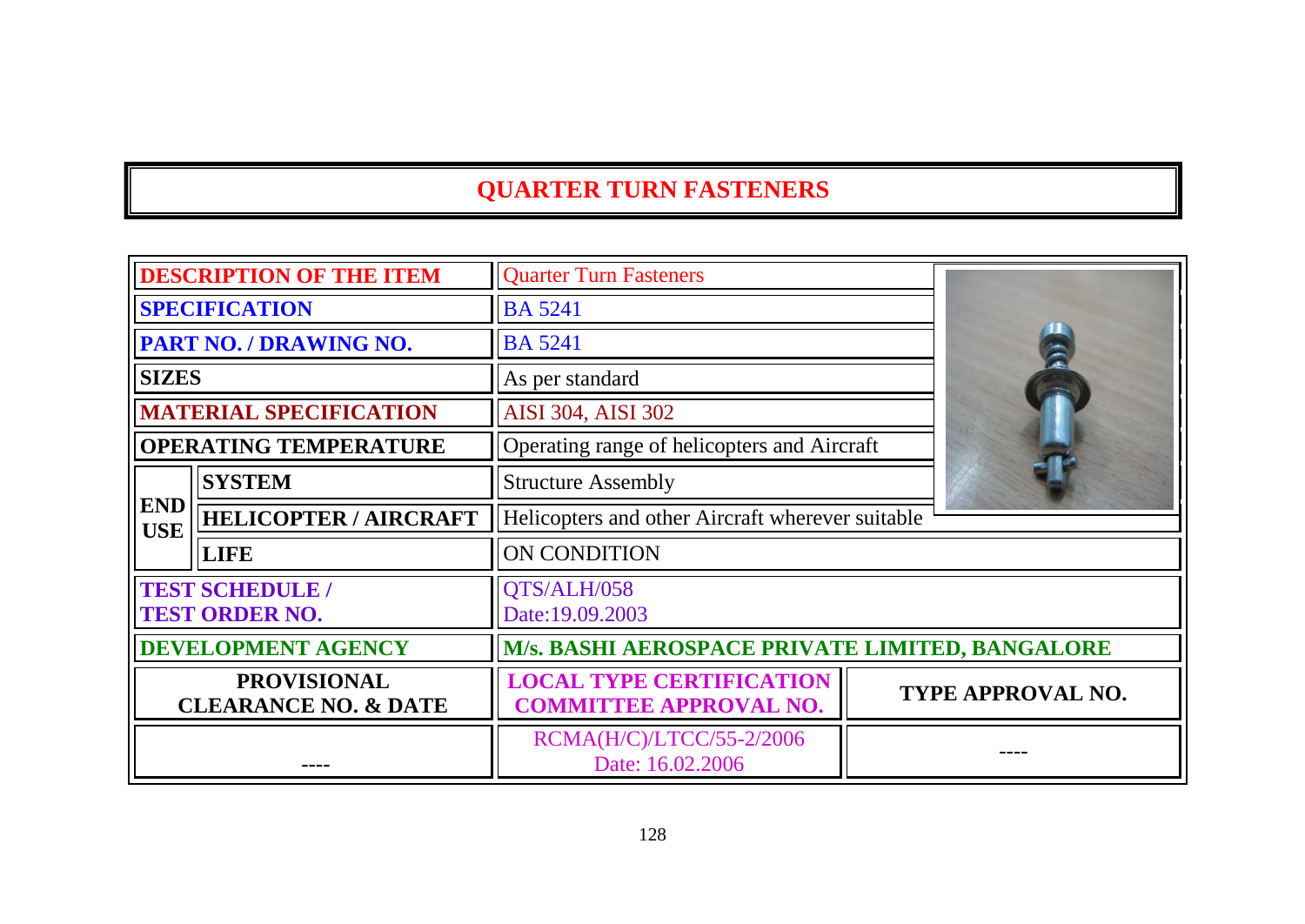| <b>DESCRIPTION OF THE ITEM</b>                        |                                                 | <b>Quarter Turn Fasteners</b>                                    |                   |
|-------------------------------------------------------|-------------------------------------------------|------------------------------------------------------------------|-------------------|
| <b>SPECIFICATION</b>                                  |                                                 | <b>BA 5243</b>                                                   |                   |
|                                                       | PART NO. / DRAWING NO.                          | <b>BA 5243</b>                                                   |                   |
| <b>SIZES</b>                                          |                                                 | As per standard                                                  |                   |
|                                                       | <b>MATERIAL SPECIFICATION</b>                   | AISI 304 / AISI 302                                              |                   |
|                                                       | <b>OPERATING TEMPERATURE</b>                    | Operating range of helicopters and Aircraft                      |                   |
|                                                       | <b>SYSTEM</b>                                   | <b>Structure Assembly</b>                                        |                   |
| <b>END</b><br><b>USE</b>                              | <b>HELICOPTER / AIRCRAFT</b>                    | Helicopters and other Aircraft wherever suitable                 |                   |
|                                                       | <b>LIFE</b>                                     | ON CONDITION                                                     |                   |
|                                                       | <b>TEST SCHEDULE /</b><br><b>TEST ORDER NO.</b> | QTS/ALH/058<br>Date:19.09.2003                                   |                   |
|                                                       | DEVELOPMENT AGENCY                              | <b>M/s. BASHI AEROSPACE PRIVATE LIMITED, BANGALORE</b>           |                   |
| <b>PROVISIONAL</b><br><b>CLEARANCE NO. &amp; DATE</b> |                                                 | <b>LOCAL TYPE CERTIFICATION</b><br><b>COMMITTEE APPROVAL NO.</b> | TYPE APPROVAL NO. |
|                                                       |                                                 | RCMA(H/C)/LTCC/55-2/2006<br>Date: 16.02.2006                     |                   |